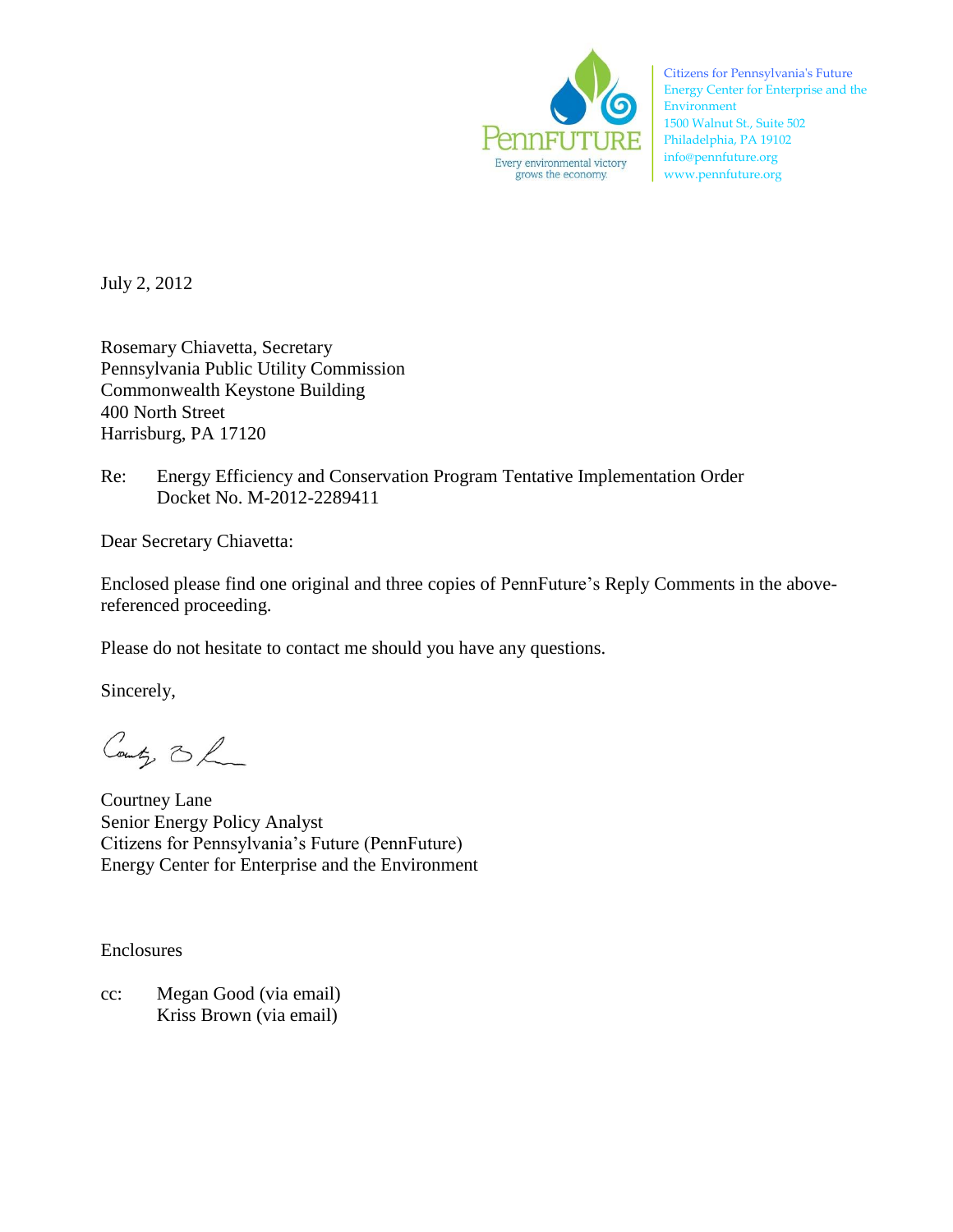# **BEFORE THE PENNSYLVANIA PUBLIC UTILITY COMMISSION:**

Energy Efficiency and Conservation Program : Docket No. M-2012-2289411

# **REPLY COMMENTS OF**

# **CITIZENS FOR PENNSYLVANIA'S FUTURE (PENNFUTURE)**

# **I Introduction**

PennFuture is a statewide public interest membership organization, working to enhance Pennsylvania's environment and economy, with offices in Harrisburg, Philadelphia, Pittsburgh and Wilkes-Barre. We appreciate the opportunity to provide reply comments on the Energy Efficiency and Conservation Program Tentative Implementation Order, Docket No. M-2012-2289411.

These Reply Comments respond to a number of issues raised in comments previously submitted by other interested parties in relation to the Commission's May 10, 2012 request for comments.

### **II Reply Comments**

### **A. Reduction Targets**

Several parties including PPL (pg. 8-9), The Energy Association of Pennsylvania (EAP, pg. 4-6) and FirstEnergy (pg. 5-7) expressed concern in their comments that the Commission's proposed reduction targets may be difficult to achieve because of various factors including, changes in federal law, economic conditions and changing baseline conditions. However, it is very clear that the statewide evaluator (SWE) already took these factors into account when determining its recommended Phase II savings goals in the Electric Energy Efficiency Potential for Pennsylvania Final Report (Potential Report). Specifically, the SWE states that "Program potential savings are less than currently expected with Phase I implementation. This is largely due to the impacts of federal legislation, changing baseline conditions and increasing saturation of energy efficient equipment."<sup>1</sup> In addition, the SWE increases the average weighted Phase I acquisition cost of

 $\overline{a}$ <sup>1</sup> GDS Associates, Inc., *Electric Energy Efficiency Potential for Pennsylvania Final Report*, May 2012, p. 103.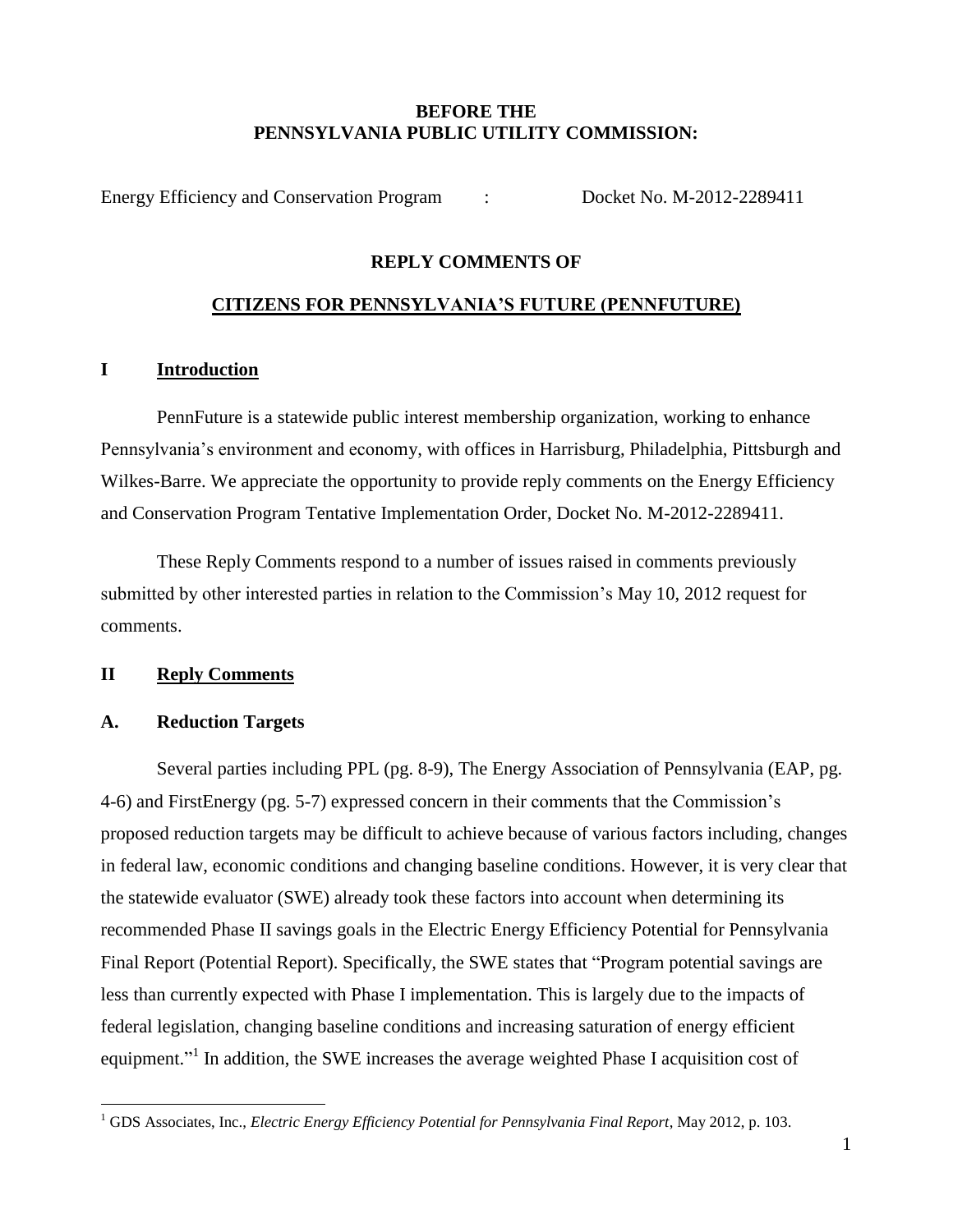\$139.38 to \$221.39 for Phase II – an increase of 59%, to account for these changing market conditions. PennFuture continues to believe that the SWE was overly conservative when calculating how these changing conditions will impact Phase II acquisition costs and savings potential. Based on data in our comments (see pgs. 3-8), we believe that Act 129 Phase II savings can be achieved at an acquisition cost closer to \$170 to \$190 per first-year MWh savings which would shift the SWE's proposed Phase II goals to the highest level of its presented Probable Range.

PennFuture, along with seven other parties commenting in this docket, continues to believe that the Potential Report has overestimated the acquisition costs and therefore underestimated the achievable savings goals for Phase  $II^2$ . We do not believe that the comments of PPL, EAP and FirstEnergy provide enough data to support the claim that the SWE's recommended reduction targets are too high. PennFuture specifically disagrees with these parties on the following assumptions:

### i. EISA lighting standards

 $\overline{a}$ 

Contrary to the comments of PPL, EAP and FirstEnergy, the Potential Report already accounts for the impact of the Energy Independence and Security Act of 2007 (EISA) lighting standards by increasing acquisition costs and lowering the reduction targets for Phase II. $3$  There is no rational for further lowering the SWE's proposed reduction targets as they already reflect the potential changes to lighting baselines in Phase II.

Secondly, PennFuture believes the Potential Report actually overestimates the impacts that EISA will have on the ability of EDCs to obtain further savings from the lighting sector. Even with the new minimum federal lighting efficiency standards, energy efficiency lighting products will continue to offer a major opportunity for cost-effective energy savings over the next 8 to 9 years.<sup>4</sup> We firmly believe that the Potential Report does not fully account for the remaining low-cost savings from lighting measures. The Potential Report does not include the over 20 lamp categories that are excluded from the EISA standards, including: reflector lamps, globe and candelabra lamps, three-way lamps, and more. The baseline for these lamps will not need to be adjusted upwards for

 $2^2$  See comments of: The American Council for an Energy-Efficiency Economy (ACEEE), Keystone Energy Efficiency Alliance (KEEA), Sustainable Energy Fund of Central Eastern Pennsylvania, Northeast Energy Efficiency Partnerships (NEEP), The Sierra Club, The Reinvestment Fund, and Opower, Inc.

<sup>3</sup> GDS Associates, Inc., *Electric Energy Efficiency Potential for Pennsylvania Final Report*, May 2012, p. 44. <sup>4</sup>Energy Futures Group for Northeast Energy Efficiency Partnerships (NEEP), *Northeast Residential Lighting Strategy,* March 2012. Available at: http://neep.org/uploads/initiatives/NEEP\_Residential\_Lighting\_Strategy\_2012.pdf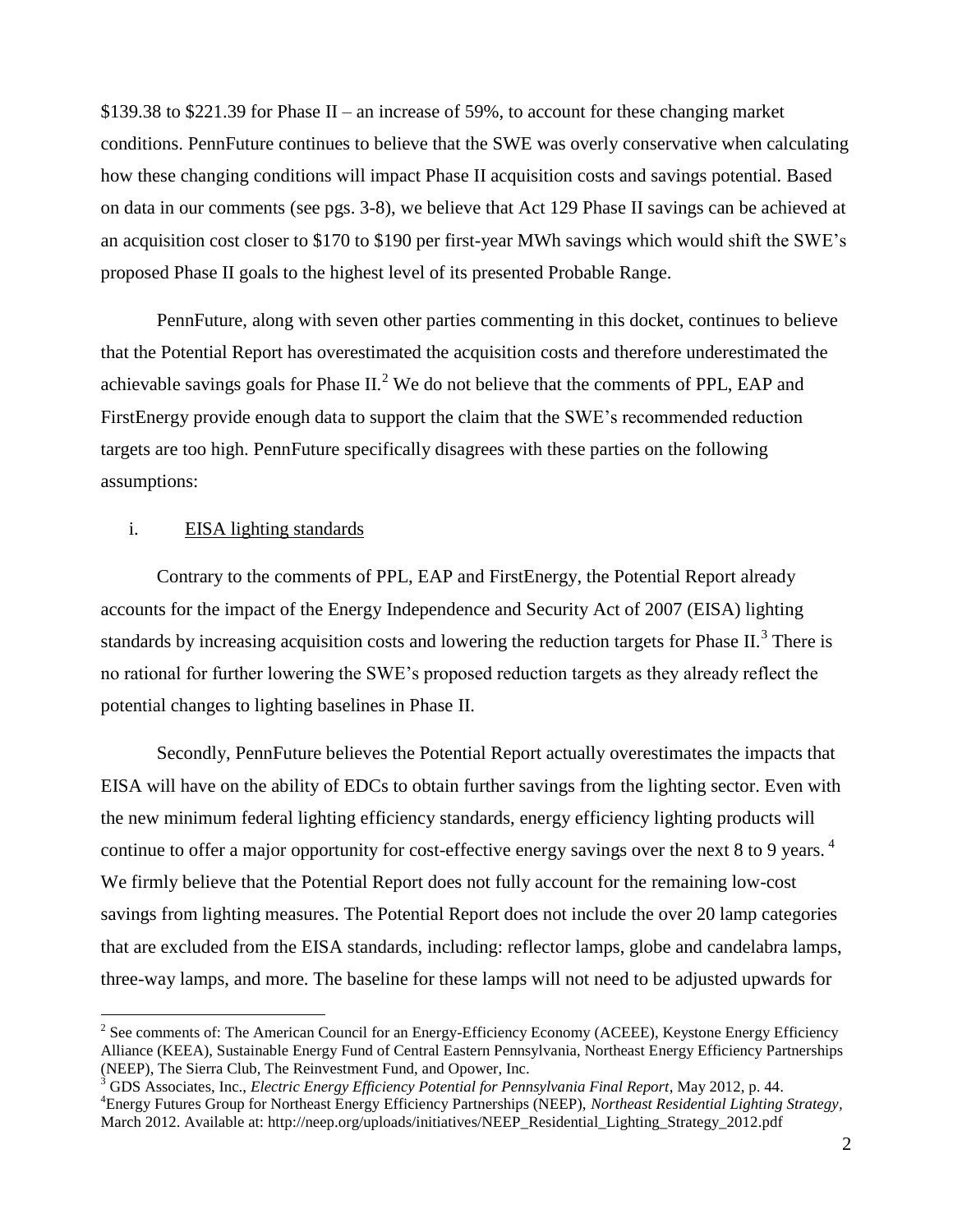EISA and will still provide significant amount of savings potential. The exclusion of these lamps arbitrarily lowers the potential savings achievable from lighting in Phase II of Act 129. In addition, if EDCs are concerned about costs, they could move their incentives upstream to manufacturers or retailers in Phase II. A dollar incentive paid to a manufacturer or retailer typically has a greater than a one dollar reduction in the price the consumer (or contractor) pays.

### ii. Impacts of lower rates and/or rural service territories

PennFuture does not support the claims by FirstEnergy on pages 5 - 7 in their comments that its EDCs will require acquisition costs of \$250 to \$300 per first year MWh saved due to the fact its EDCs have lower electric rates and are located rural settings.

As PennFuture cited in its comments, there are rural utilities achieving electricity savings at a much lower first year cost. For the years 2009 and 2010, several Southwestern utilities achieved program savings at an average cost of \$160 - \$190 per first year MWh. (Xcel -  $Colorado = $180/MWh$ ; Rocky Mountain Power - Utah = \$190/MWh; and Arizona Public Service  $= $160/MWh$ .<sup>5</sup> Similarly, there are other rural utilities that have had energy efficiency programs in place for a similar amount of time with comparable retail electric rates that are able to achieve high annual savings goals at a more reasonable acquisition costs, as show in Table 1 below.

| Table 1: 2010 Mid-Western EDC Electricity Savings and Costs <sup>6,7</sup> |                                 |                                 |                                       |
|----------------------------------------------------------------------------|---------------------------------|---------------------------------|---------------------------------------|
| <b>Utility</b>                                                             | <b>Annual Savings</b><br>(2010) | <b>Levelized Cost</b><br>\$/kWh | <b>2010 Retail Rates</b><br>Cents/kWh |
| Columbus S. Power,<br><b>Ohio</b>                                          | 0.94%                           | \$0.008                         | 9.14                                  |
| Ohio Power                                                                 | 0.61%                           | \$0.008                         | 7.15                                  |
| MidAmerican. Iowa                                                          | 1.13%                           | \$0.012                         | 5.99                                  |
| Interstate Power &<br>Light, Iowa                                          | 1.17%                           | \$0.016                         | 9.14                                  |

We believe that the SWE's proposed savings goals for FirstEnergy's EDCs are

conservative based on our previous comments regarding the overestimation of acquisition costs

 $\overline{a}$ <sup>5</sup> ACEEE, 2012

<sup>6</sup> ACEEE, *An Assessment of Utility Program Portfolios*, Prepared for the U.S. Department of Energy, Energy Efficiency and Renewable Energy, Technical Assistance Program, 2011.

 $7 \text{ U.S. Energy Information Administration (EIA) Average Retail Price by State and Utility: All Sections, 2010.}$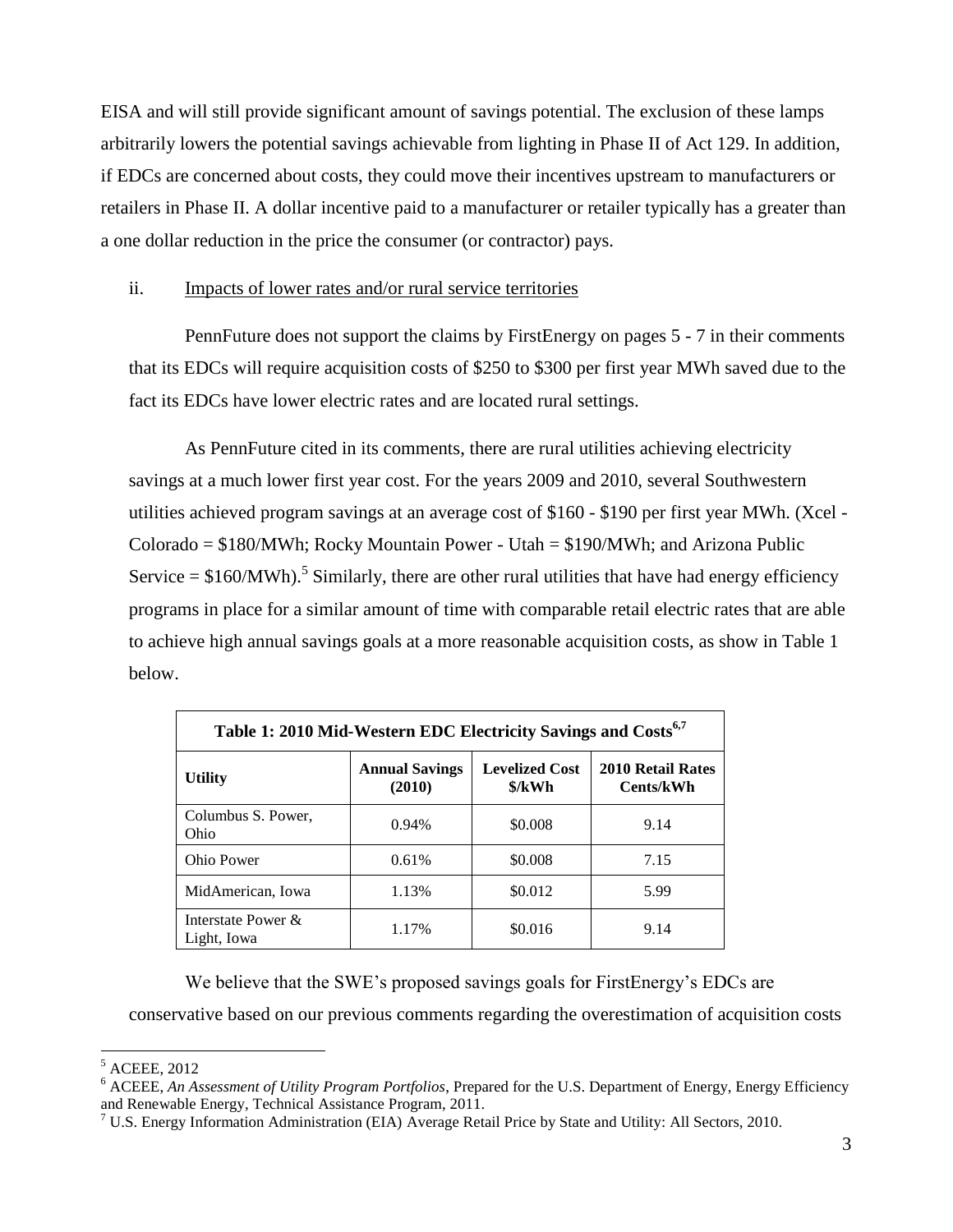in Phase II. This is particularly true for FirstEnergy's service territories where they utilize the same conservation service providers (CSPs) and programs across all EDCs, helping to lower administrative costs and improving programmatic efficiencies through economies of scale.

#### iii. Impact of Energy Codes

PennFuture disagrees with FirstEnergy's comments on page 6 that codes are changing and therefore Phase II savings will be more expensive to obtain. The Uniform Construction Code Review and Advisory Council (RAC) voted in January 2012 to not update Pennsylvania's building energy code from the 2009 International Energy Conservation Code (IECC) to the new 2012 IECC. Due to the fact the RAC votes to update the code every three years, energy codes will remain the same in Pennsylvania until at least 2015 and therefore will not impact the baseline. PennFuture would argue that the stalled adoption of the latest energy codes provides even more rational for stronger Phase II savings goals.

#### iv. Technical Reference Manual (TRM) adjustments

PennFuture disagrees with PPL's proposal on page 4 and 10 that the Commission should reduce Phase II consumption reduction targets if changes are made to the TRM. As mentioned previously, the SWE already took into account the effects that changing baseline conditions will have in Phase II when determining proposed reduction targets. In addition, one of the main drivers behind a longer-term program length is to create certainty in the energy efficiency marketplace. If reduction targets can be changed throughout the plan period, this will create uncertainty and confusion among contractors, customers and retailers.

### **B. Aligning Targets and Funding**

PennFuture disagrees with PECO's interpretation (pg. 4-8) that the Commission does not have the authority to vary Phase II consumption reduction targets based on EDCs' 2006 revenues. Act 129 gave the Commission flexibility to design new reduction targets for Phase II by only requiring that "If the Commission determines that the benefits of the program exceed the costs, the Commission shall adopt additional required incremental reductions in consumption."<sup>8</sup> There are no parameters in place for the design of those reduction targets except for the continued inclusion of a 10% carve-out for the government, educational and non-profit sector, continuation of the 2% budget

 $\overline{a}$ 

 $866$  Pa.C.S. § 2806.1(c)(3)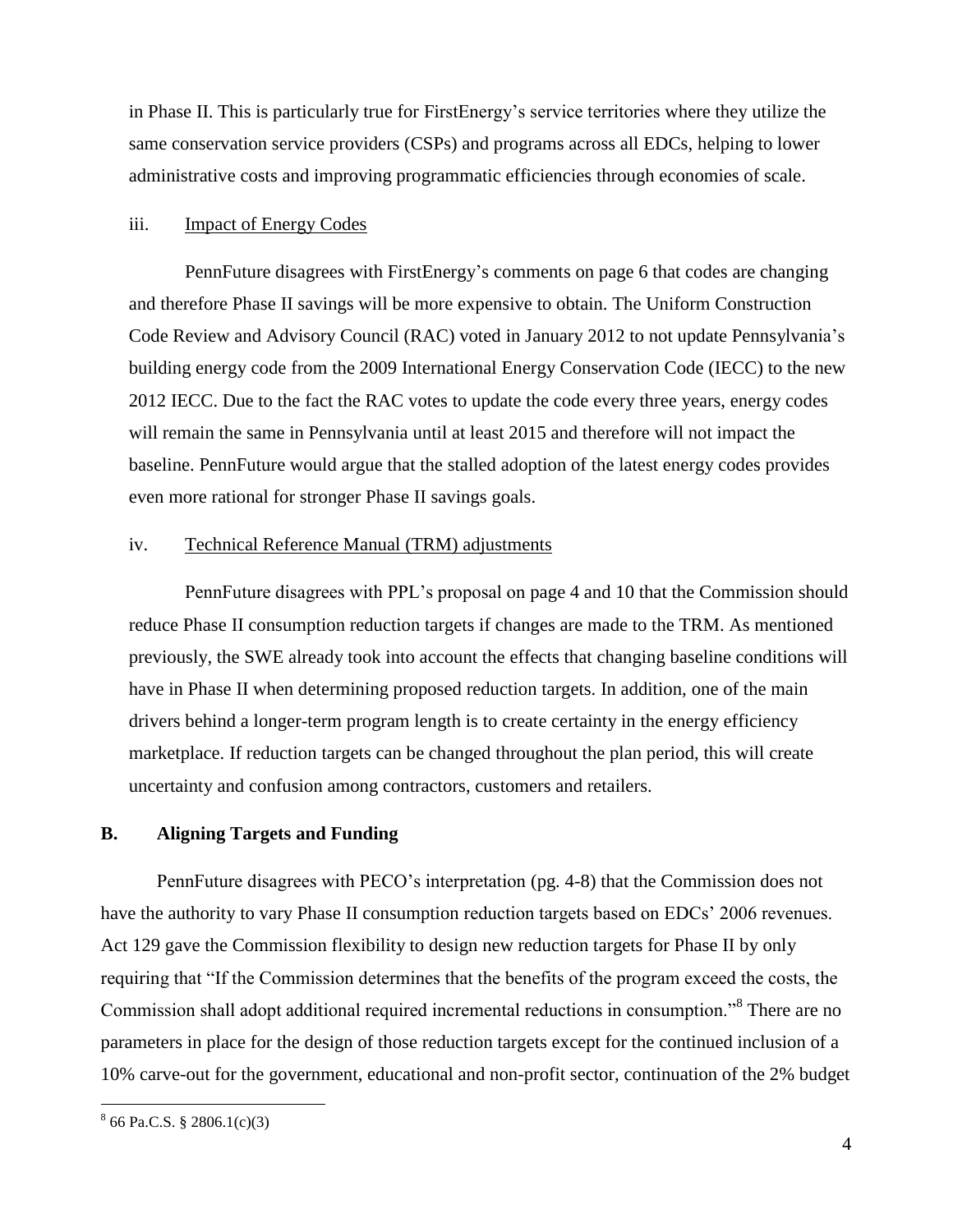cap, and the continuation of the existing penalty structure. There is no language in the Act stating that the goals for Phase II must be implemented in the same manner they were in Phase I or that they must be uniform for all EDCs. In addition, Act 129 did not treat all EDCs in a uniform manner in Phase I. The legislation gave each EDC a varying funding amount per megawatt-hour of required savings, by tying funding to 2006 revenues.

PennFuture also disagrees with the comments of the Industrial Customer Groups (pg. 7) and continues to support the Commission's proposal to adopt consumption reduction requirements based on the full 2% of 2006 annual revenue being spent for the energy efficiency programs in each year of Phase II. Allowing each EDC to spend up to its 2% cap creates the most benefit to ratepayers. Investments in energy efficiency drive down overall electricity demand, improving electricity system reliability and reducing wholesale electricity prices, which benefits all ratepayers whether or not they participate in programs. Improved efficiency also reduces the need for investment in transmission and distribution systems, the cost of which is far more expensive than energy efficiency and would be recovered by the ratepayer. Allowing for as much energy efficiency as the law permits in each EDC service territory will provide the most benefit to Pennsylvania.

### **C. Phase II Planning Timeline**

PennFuture disagrees with PPL's request for the Commission to allow EDCs to start implementing Phase II programs and incurring Phase II costs during Phase I (pg. 22-23). While we understand PPL's concern that it would like to prevent certain programs/measures from going dark, this is the exact issue that the Commission's proposal to allow EDCs to accrue savings beyond their 3% target during Phase I and to use towards Phase II reduction targets will address. To allow for both the banking of savings from Phase I into Phase II, while simultaneously allowing for Phase II programs to begin during Phase I, would create accounting confusion and create an unnecessarily cumbersome process. Furthermore, allowing for banking of excess savings for later year compliance provides incentives to exceed required targets, maximizing benefits for ratepayers. We recommend that the Commission only implement one of these two options.

### **D. Compliance**

In its comments on pages 12 and 13, EAP suggests that the Commission may base compliance on whether an EDC has used best efforts to achieve a set percentage of the consumption reduction target in Phase II. PennFuture respectfully submits that Act 129 does not allow for such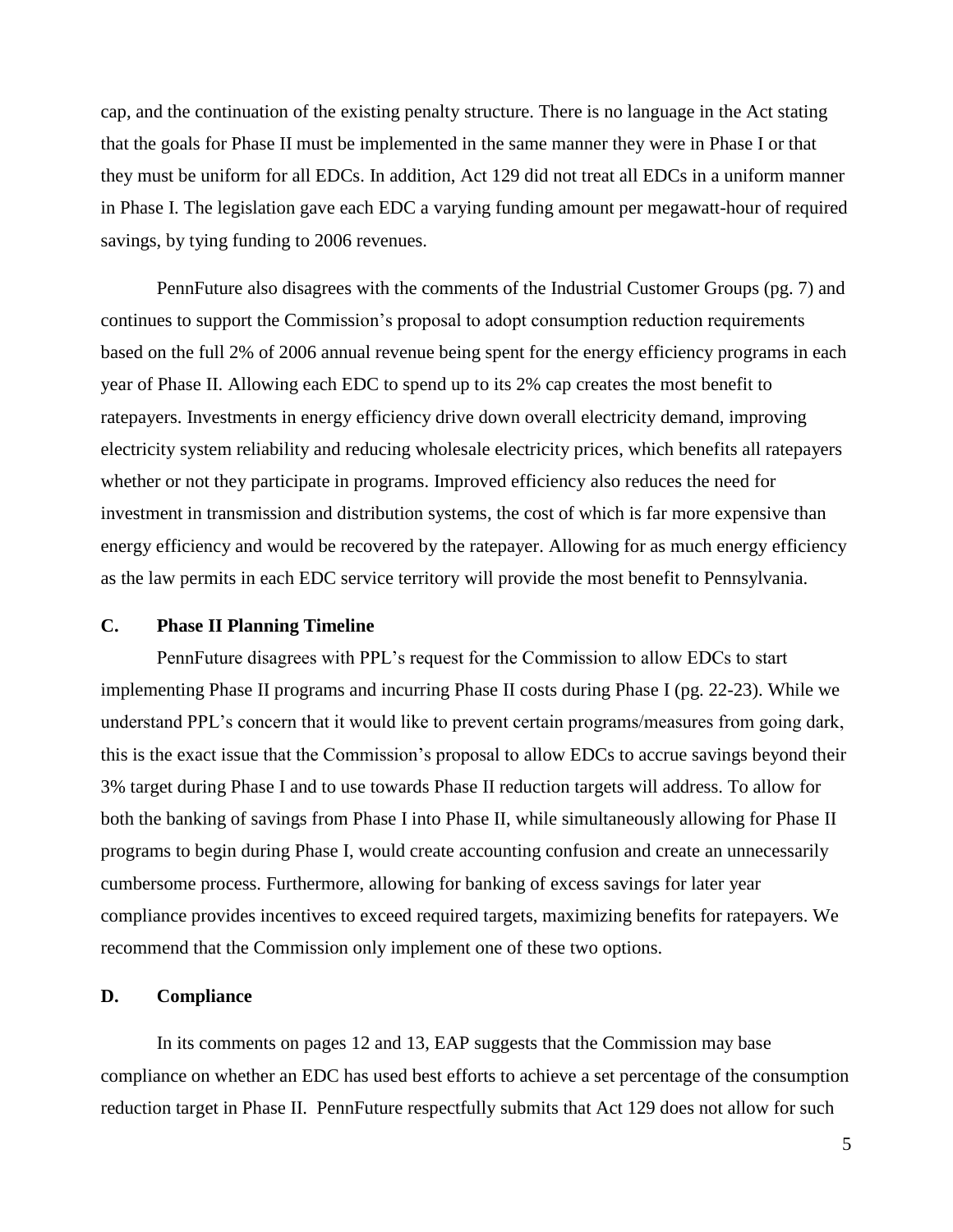discretion but rather strictly requires an EDC to achieve the required reductions in consumption. Act 129 subjects EDCs to certain penalties for failure "to achieve the required reductions in consumption under subsection  $(C)$  or  $(D)$ " (§ 2806.1(F)(2)). Subsection  $(C)$  provides that "If the Commission determines that the benefits of the program exceed the costs, the Commission shall adopt additional required incremental reductions in consumption" ( $\S 2806.1(C)(3)$ ). Because any such reductions in consumption adopted by the Commission under this provision clearly would constitute "required reductions in consumption under subsection  $(C)$  or  $(D)$ ," failure to achieve such reductions must subject EDCs to penalties under a plain reading of the Act.

In addition, PennFuture believes that such flexibility would incentivize an EDC to only achieve the minimum required percentage of a three-year reduction target. While EAP states this will not harm the incentive for energy efficiency investment in Pennsylvania, it absolutely will. If EDCs are permitted to only achieve a percentage of the goal, why would an EDC go beyond meeting that percentage? Due to the fact there is no revenue decoupling in Pennsylvania and no performance incentives, EDC investments in energy efficiency negatively impacts profits. Therefore the only current incentive for an EDC to achieve a certain goal is the penalty associated with not meeting that goal.

#### **E. Cost Recovery Tariff Mechanism**

PennFuture supports the comments of the Office of Consumer Advocate (OCA, pg. 18-20), PECO (pg. 19-20) and EAP (pg. 22-23) urging the Commission to not change the reconciliation mechanism for Phase II. PennFuture agrees that the best approach is to continue the recovery of the costs through a Section 1307 mechanism with the EE&C plan costs and revenues being reconciled only once at the end of the plan period.

EDCs may spend less than their 2% annual budget cap in any given year, yet may plan to use that leftover funding in later years of their plans as was done by many EDCs during Phase I. PennFuture shares the concerns of OCA that the Commission's proposed change could result in either an EDC losing any unspent annual funds, or volatility in customer 129 surcharges. Maintaining the same cost recovery and reconciliation mechanism for Phase II makes the most sense for EDCs and ratepayers.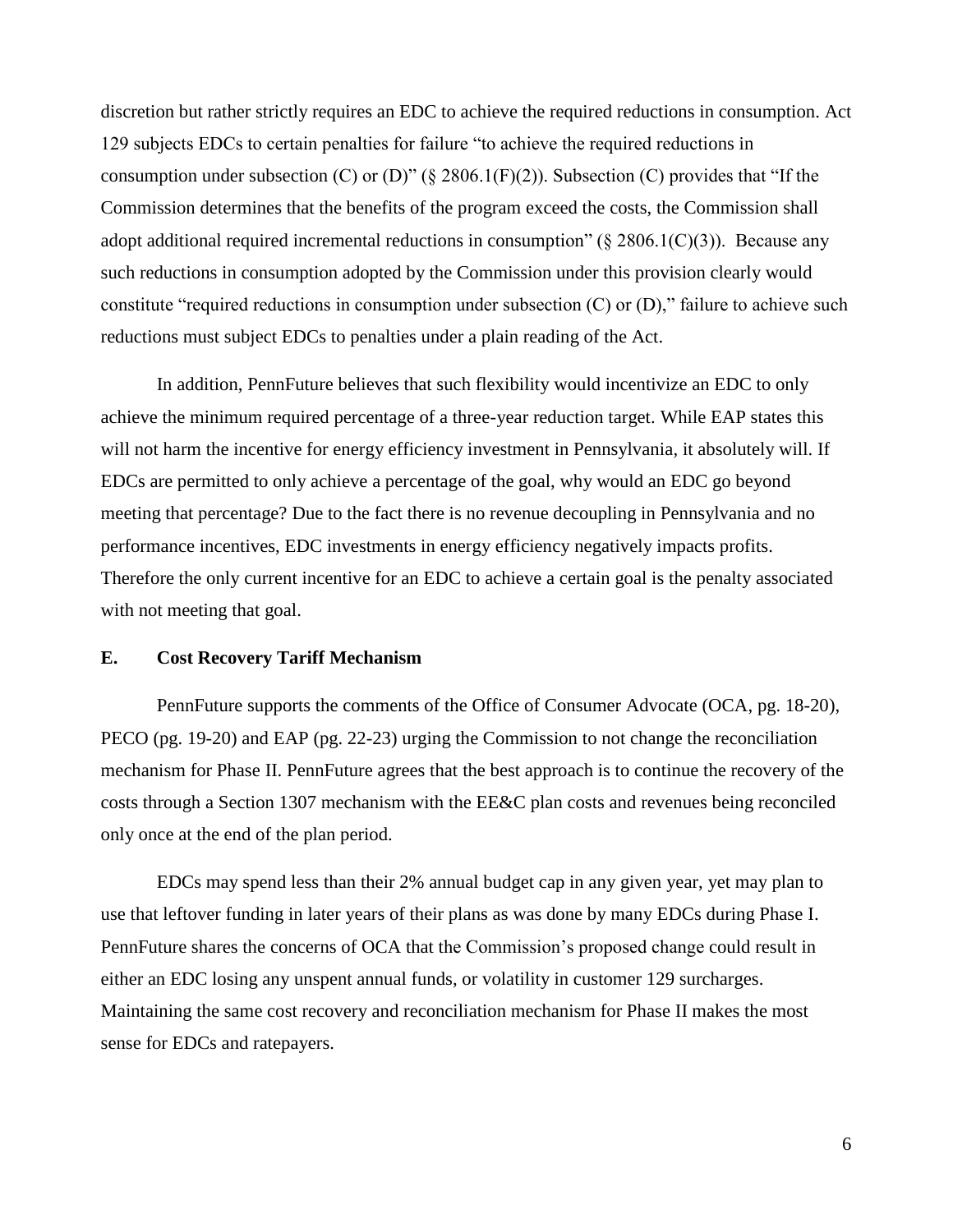### **F. Benefits of Act 129**

 $\overline{a}$ 

Many parties, including PECO and FirstEnergy, assume that the Act 129 surcharge is a burden to customers and those customers that do not participate in the programs are not receiving any benefits. This assumption is inaccurate and does not reflect the actual costs and benefits of energy efficiency. First and foremost energy efficiency is the least cost way to meet the electricity needs of Pennsylvania ratepayers and provides benefits to all customers, even those that do not participate in Act 129 programs directly. Investing in energy efficiency can also reduce the need for costly upgrades and investments in distribution and transmission infrastructure, the cost of which would be passed down to ratepayers.

Secondly, even though Act 129 creates a small increase in electric customer's rates, it results in lower net costs by lowering their bills. As the Commission knows, electric customers pay bills not rates. Bills are the product of rates multiplied by consumption. Energy efficiency programs reduce energy consumption and therefore, even if rates go up, bills go down for those customers who participate in Act 129 programs. For example, if a customer reduces their use by 10% but rates go up by 2% then the customer's bill goes down by  $8\%$ <sup>9</sup>. As EDCs continue to deliver programs, more and more customers will have an opportunity to experience these bill-reduction benefits.

Lastly, investments in energy efficiency have been proven to lower wholesale electricity prices and those savings are then passed down to all ratepayers – even those not participating in programs. Many states are beginning to recognize Demand Reduction Induced Price Effects (DRIPE) as a quantifiable benefit of energy efficiency and demand response. DRIPE is a measurement of the value of efficiency in terms of the reduction of wholesale energy prices seen by all retail customers. The reduced energy demand due to efficiency programs allows for the shedding of the most expensive resources on the margin and lowering the overall costs of energy. This reduces the wholesale prices of energy and demand, and this reduction in a restructured market, is passed on to retail customers. DRIPE effects in New England are now estimated to last 11 years for peak capacity reductions, and 13 years for energy consumption reductions. The per kWh values of DRIPE vary based on energy period and region, but for New England it ranges from \$0.001/kWh to

<sup>9</sup> York, Dan and Martin Kushler, American Council for an Energy-Efficient Economy (ACEE), *The Old Model Isn't Working: Creating the Energy Utility for the 21st Century*, 2011.